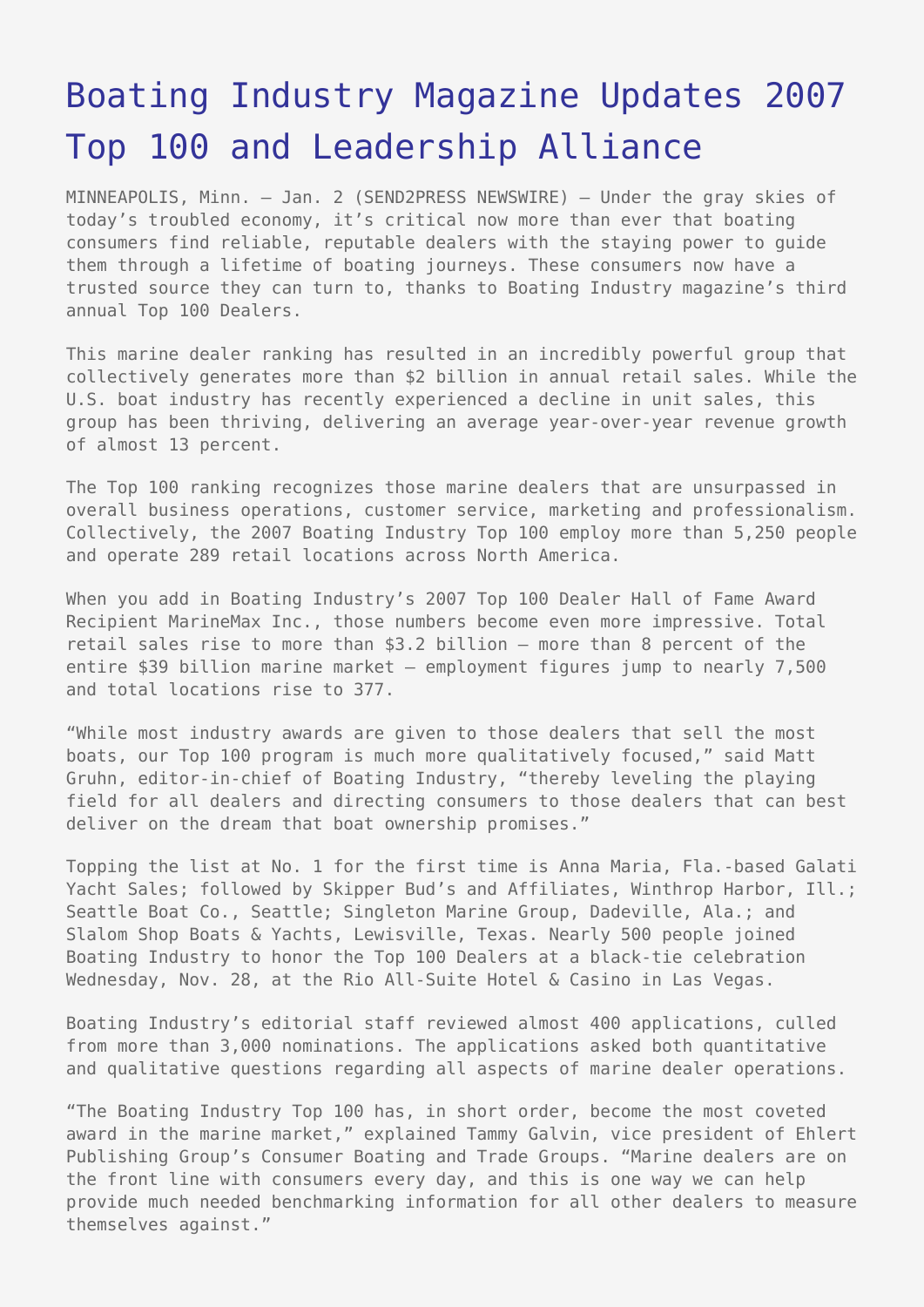In addition to MarineMax's receipt of the first Top 100 Hall of Fame Award, following its retirement from the Top 100 in 2006, Boating Industry bestowed five additional Best In Class awards to dealers ranked at the top of their categories. Seattle Boat Co. (ranked 3), is the highest-ranking dealer with five or six stores. Action Water Sports (ranked 13), Hudsonville, Mich., is the highest-ranking dealer with three or four stores. Slalom Shop Boats & Yachts (ranked 5), Lewisville, Texas, is the highest-ranking dealer with one or two stores. Woodard Marine Inc. (ranked 21), Hydeville, Vt., is the highest-ranking dealer with revenue less than \$4 million. Quality Boats of Clearwater (ranked 31), Clearwater, Fla., is the most improved Top 100 Dealer.

To see the entire list, visit [www.Boating-Industry.com](http://www.Boating-Industry.com).

To help bring the Boating Industry Top 100 to life, Ehlert Publishing Group, the magazine's parent company, created the Leadership Alliance, an elite group of the marine industry's leading suppliers. These companies were invited to participate because they possess, as one of their corporate values, a true belief in and commitment to raising the bar of professionalism across all marine industry sectors, and particularly for dealers.

The 2007 Leadership Alliance members include: BRP US Inc. /Evinrude, GE Capital Solutions & GE Money, Yamaha Marine Group, BoatTrader, Volvo Penta, ADP Lightspeed, Honda Marine, Channel Blade Technologies, Manheim Specialty Auctions and the Marine Retailers Association of America.

## **Meet the 2007 Leadership Alliance:**

Boating Industry magazine, a 78-year-old business-to-business publication owned by Ehlert Publishing Group, a subsidiary of Ventura, Calif.-based Affinity Group Inc., is the most authoritative and widely respected magazine serving the marine industry. Visit www.boating-industry.com to learn more about the Top 100 and view the complete rank.

BRP U.S. Inc./Evinrude, Sturtevant, Wis., has been delivering quality recreational experiences for people around the world for more than six decades. In 2001, Evinrude and Johnson outboard engines joined the Bombardier family, and in 2003 after extensive R&D, the company released Evinrude E-TEC, which revolutionized the outboard engine industry. BRP also produces such innovative products and brands as Sea-Doo watercraft and sport boats, Ski-Doo and Lynx snowmobiles, Rotax karts and engines and Bombardier ATVs and utility vehicles. Visit www.evinrude.com

As a recognized leader in the marine industry for more than 30 years, GE is focused on providing its customers with outstanding service through its two divisions that serve the marine industry extensively – GE Capital Solutions Commercial Distribution Finance unit (CDF) and GE Money. CDF, Hoffman Estates, Ill., creates customized financing programs to help manufacturers sell more products and dealers stock optimal levels of inventory to drive more sales. With more than 50 years of experience serving the marine industry, CDF is dedicated to helping customers improve cash flow and grow their businesses though an array of financing programs and services. GE Money Sales Finance provides marine dealers and manufacturers with retail finance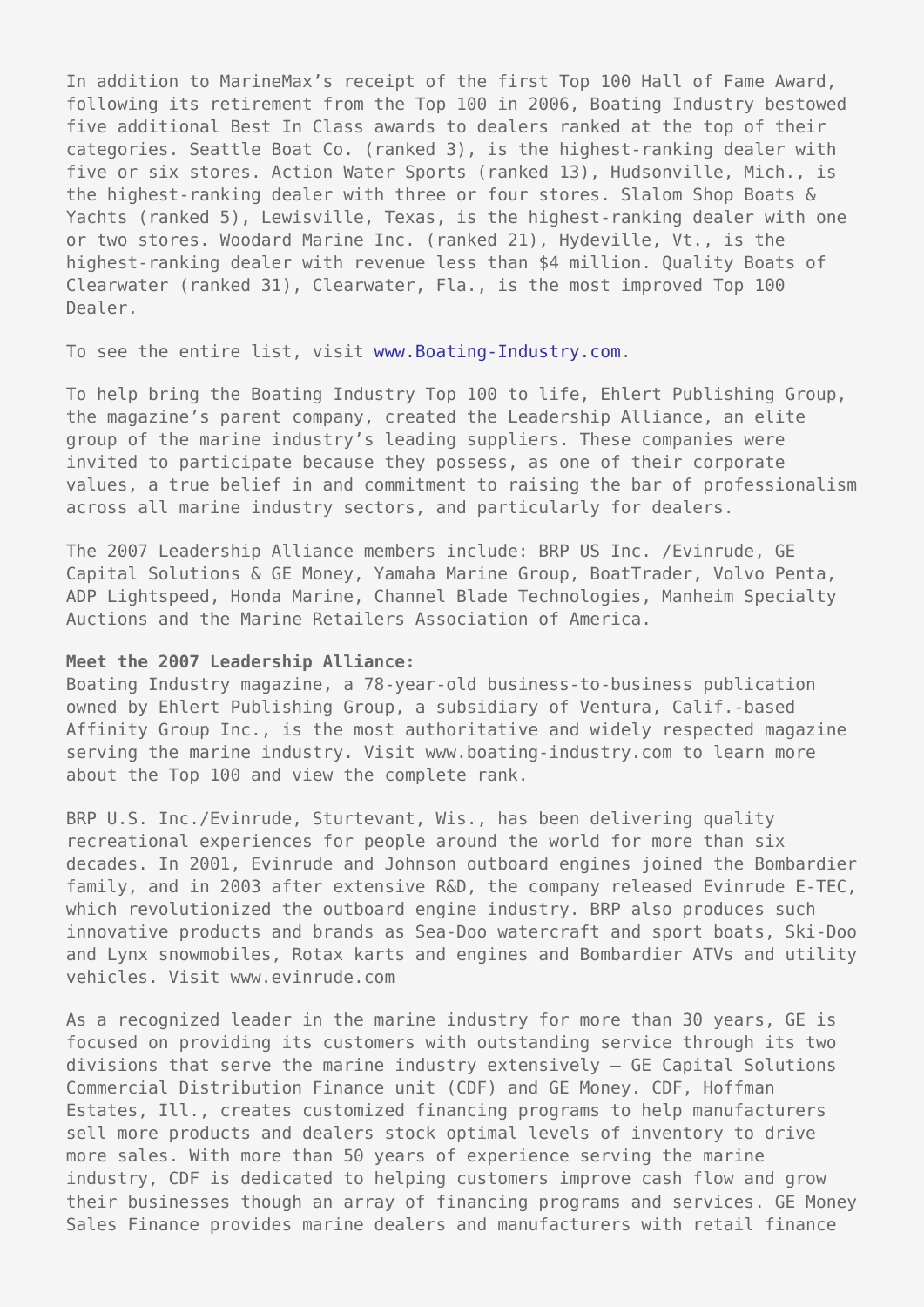programs to help them sell more product, to more people, more often. Among the tools it offers its customers are private label credit card programs, marketing and installment lending and financial services for retailers. Visit: www.ge.com/cdf and www.gemoney.com.

Yamaha Marine Group, Kennesaw, Ga., has quickly become a leader in product quality and technology by providing superior value and customer satisfaction. The company has built a strong brand and loyal customer base in the marine market for its outboard engines as well as its Skeeter, Century and G3 boat brands. In 2000, the company introduced its High Pressure Direct Injection technology that swept the top three industry awards for innovation, design and engineering-the marine equivalent of racing's Triple Crown. A more recent award-winning and industry-defining introduction is the F225, the world's first V6 four-stroke outboard. Visit: www.yamaha-motor.com

BoatTrader, the online portal for Boat Trader Magazine, is the nation's largest boating classified source. Headquartered in Norfolk, Va., BoatTrader displays more than 110,000 boats to an audience of 2.2 million visitors nationwide each month. It serves as a convenient and effective advertising forum for boat dealers and brokers. The company's goal is to make it easier and faster for its dealers to expand their online presence and to ultimately sell more boats. For more information on BoatTrader, call 877-354-4069 or visit: www.BoatTrader.com

Volvo Penta is a leading global manufacturer of engines and complete power systems for marine and industrial applications. Founded in 1907, Volvo Penta has become the fastest-growing marine engine company in the world by constantly developing innovative products and services. The company introduced its first outboard engine in 1922, the first in-line, 6-cylinder diesel in 1946, the first sterndrive in 1959, the first duo-prop in 1982 and Electronic Diesel Control in 1995. Then, in 2004 Volvo Penta changed the face of marine propulsion forever with the Volvo Penta Inboard Performance System (IPS). In addition to the Volvo Penta IPS, the company introduced the Volvo Penta IPS Joystick, which allows boaters the easiest handling and maneuverability available. Visit: www.volvopenta.com

ADP Lightspeed is no stranger to the automotive, heavy truck and powersports markets where its software programs rank No. 1 in all three industries and have reigned there for years. Now, backed by the powerful Automatic Data Processing Co., the LightspeedMarine dealer management system is quickly growing toward becoming the No. 1 provider in the marine industry as well. LightspeedMarine features five integrated modules to help companies manage every element of their dealership more effectively and profitably. With LightspeedMarine on deck, dealers are able to steer their business with more precision than ever before. Visit: www.adplightspeed.com.

From automobiles and motorcycles to power equipment and outboard marine engines, the Honda name is synonymous with a proud legacy of technological innovation and leadership. Honda Marine has remained at the forefront of this tradition of innovation for more than 40 years, working to continually change the shape of the marine industry. In 1973, Honda introduced the first full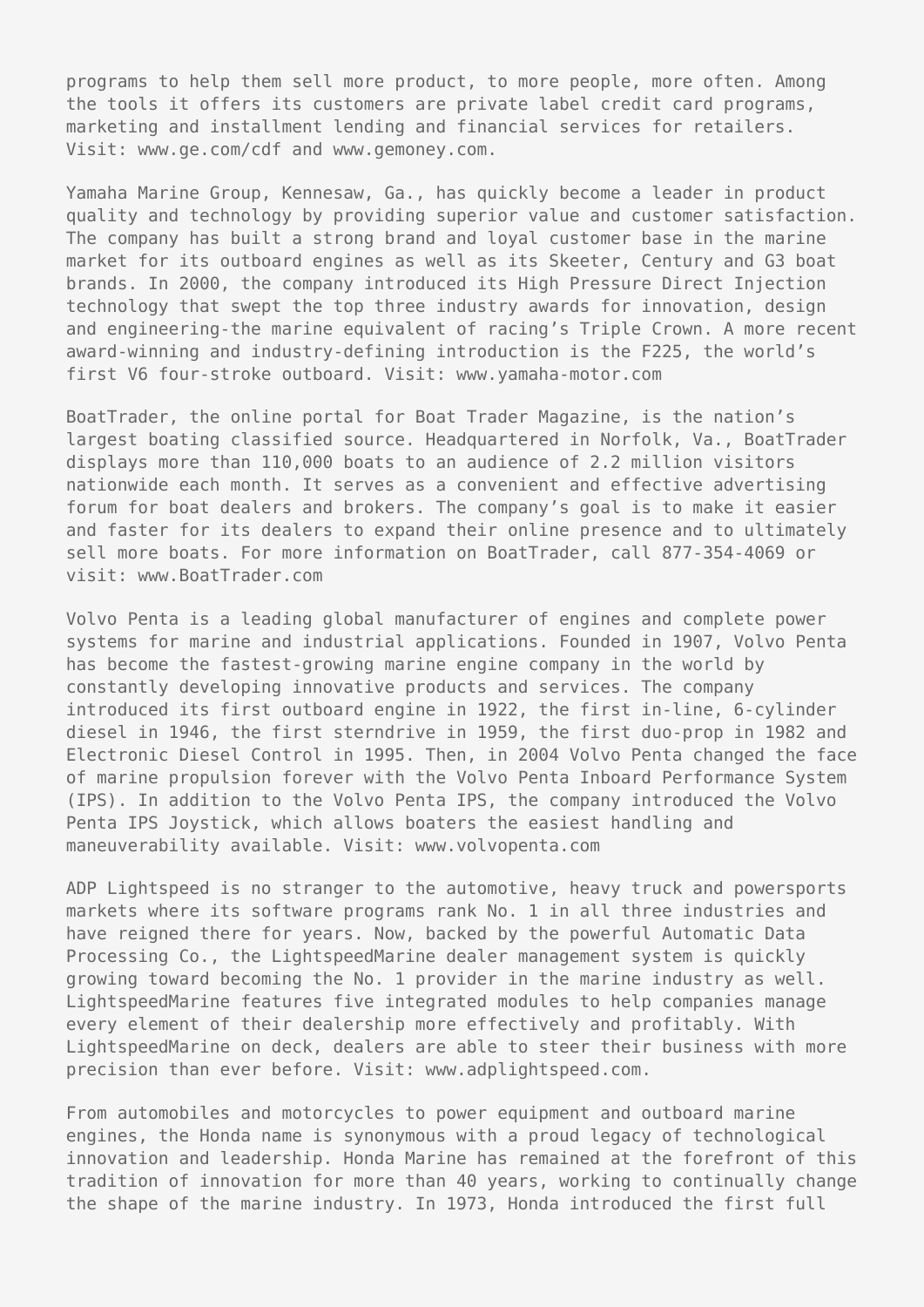line of four-stroke outboard engines in the United States-long before other outboard manufacturers realized the advantages of this type of clean, reliable power and followed suit. The world's preeminent engine manufacturer, Honda sells nearly 20 million engines globally across all product lines each year. This high production volume, coupled with the company's deep level of experience and commitment to precision manufacturing techniques, has allowed Honda to remain the leader in four-stroke technology. Visit: www.hondamarine.com.

Channel Blade Technologies, branded for the company's sharp focus on the entire distribution channel of its clients, provides innovative Web solutions to the marine, RV and powersports industries. Channel Blade's development of eXceleratePro(TM), Branded Flow Technology(TM) and the Footsteps(TM) Customer Relationship Management tool revolutionized the way the recreation industry does Web-enabled business by driving customers from online leads to the showroom, ultimately resulting in more successful sales. Channel Blade believes in order to create solutions for customers, you need to have their input. Thus, throughout the process of bringing a solution concept from idea, to development, to deployment, their team engages with customers to ensure they are focusing on the functionality and benefits they need. Visit: www.channelblade.com.

Manheim, a trusted name in the auction industry for more than 60 years, created Manheim Specialty Auctions in 2003 to meet the growing needs of customers looking for vehicles other than the traditional automobile. Previously, Manheim sold boats and specialty units through the regular auction lanes alongside used cars. As the demand for specialty vehicles increased, Manheim created auctions with sales dedicated to boats, RVs, motorcycles, recreational vehicles and powersport vehicles at 20 locations nationwide. For more information, visit www.manheim.com.

The Marine Retailers Association of America is the leading not-for-profit organization aimed at promoting the recreational marine industry and the welfare of the marine retailer. The association raises the standards of retailing within the industry, provides its members a common source of information concerning all aspects of marine retailing and serves as the voice within the industry and in Washington regarding issues concerning marine dealers nationwide. Visit: www.mraa.com.

News issued by: Boating Industry Magazine